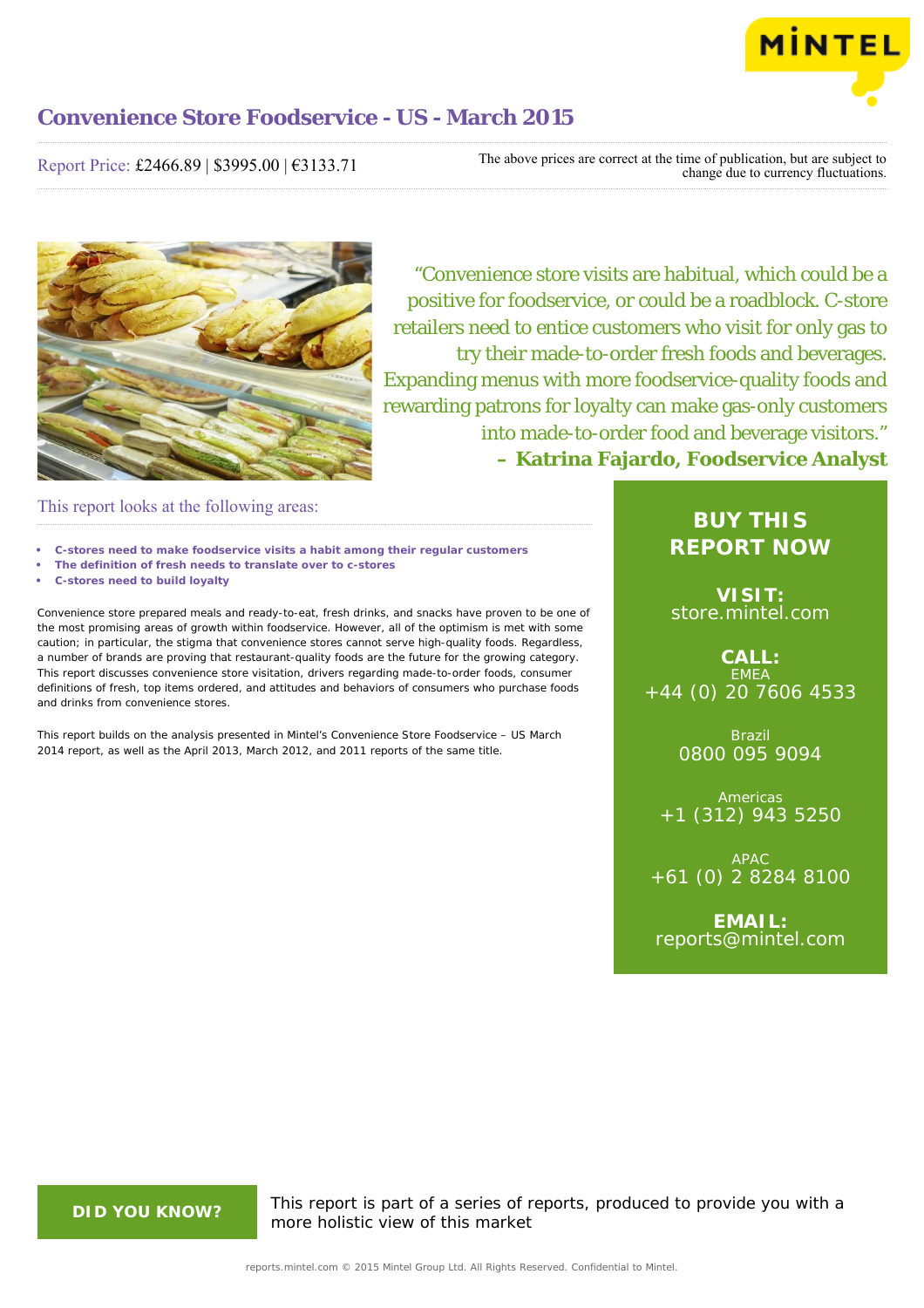

Report Price: £2466.89 | \$3995.00 | €3133.71

The above prices are correct at the time of publication, but are subject to change due to currency fluctuations.

### **Table of Contents**

**Scope and Themes**

What you need to know Definition

Data sources

Consumer survey data

Consumer qualitative research

Abbreviations and terms

#### Abbreviations

Terms

#### **Executive Summary**

#### The market

Figure 1: Total US sales and fan chart forecast of convenience store foodservice sales at current prices, 2009-19

#### Market drivers

#### Key players in the market

Figure 2: 2015 top convenience stores, US and Canada

Figure 3: Convenience stores where consumers have shopped at in the last four weeks, July 2010-2014

#### The consumer

#### Customers are focused on convenience at c-stores

Figure 4: Primary reason for convenience store visit, December 2014

#### Restaurant-style foods can keep men interested in c-stores

Figure 5: Primary reason for convenience store visit, by gender, December 2014

#### Hispanics are another core user of c-stores

Figure 6: Convenience store visitation, by Hispanic origin, December 2014

#### What we think

#### **Issues and Insights**

C-stores need to make foodservice visits a habit among their regular customers The issues The implications The definition of fresh needs to translate over to c-stores The issues The implications C-stores need to build loyalty The issues The implications

### **Trend Application**

Trend: Transumers

# BUY THIS REPORT NOW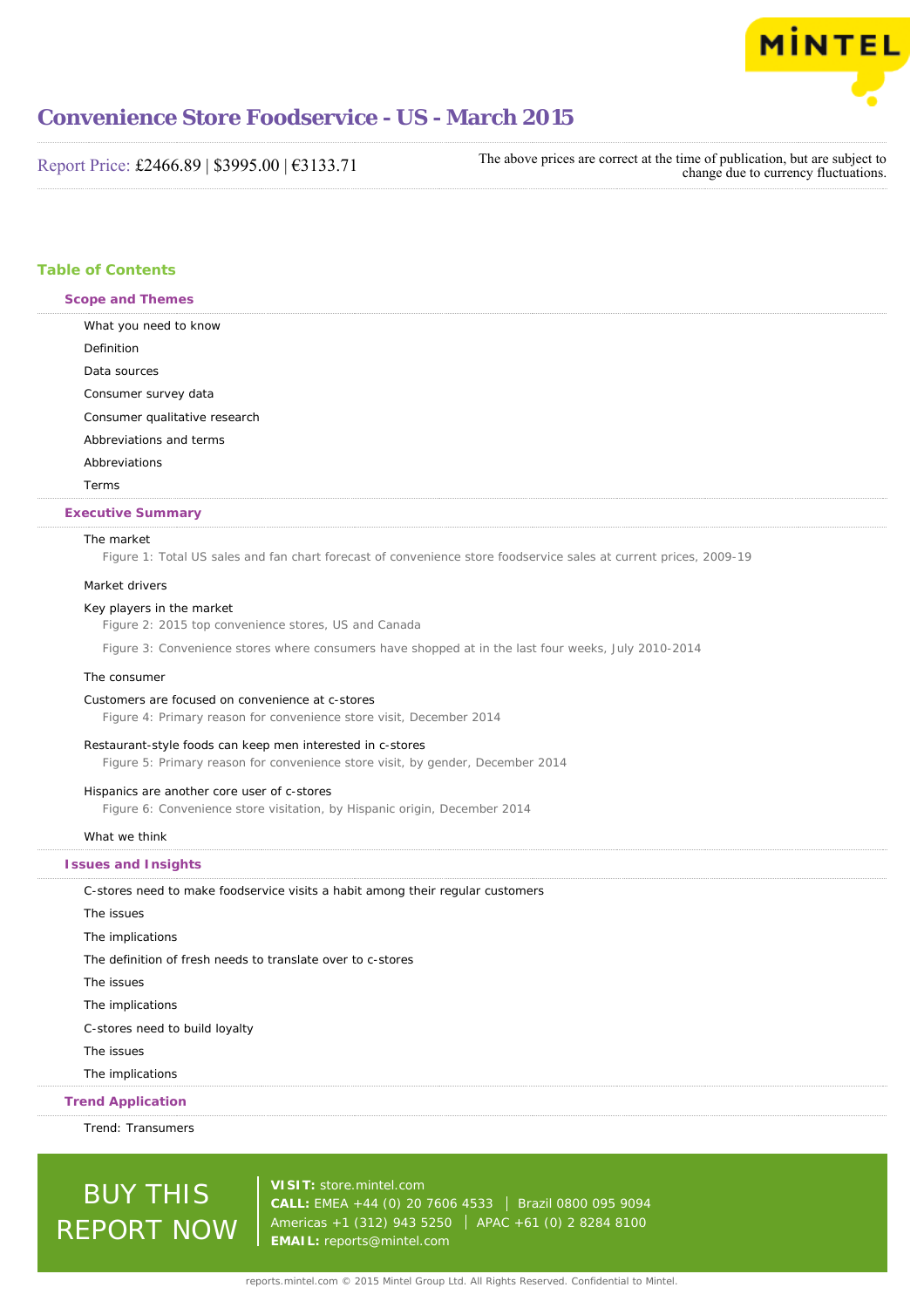

### Report Price: £2466.89 | \$3995.00 | €3133.71

The above prices are correct at the time of publication, but are subject to change due to currency fluctuations.

Trend: Make It Mine

#### Trend: Factory Fear

#### **Market Size and Forecast**

#### Key points

#### Sales of total convenience store revenue

Figure 7: Total convenience store revenues, at current prices, 2009-19

Figure 8: Total convenience store revenues, at inflation-adjusted prices, 2009-19

#### Sales of total motor fuels and in-store convenience store sales

Figure 9: Total convenience store revenues, by segment, at current prices, 2009-19

#### Fan chart forecast for motor fuels

Figure 10: Total US sales and fan chart forecast of motor fuels revenue at current prices, 2009-19

#### Fan chart forecast for in-store sales

Figure 11: Total US sales and fan chart forecast of in-store convenience store sales at current prices, 2009-19

#### Sales of convenience store foodservice revenue

Figure 12: Total US foodservice sales at convenience stores, at current prices, 2009-19

Figure 13: Total U.S. foodservice sales at convenience stores, at inflation-adjusted prices, 2009-19

#### Fan chart forecast

Figure 14: Total US sales and fan chart forecast of convenience store foodservice sales at current prices, 2009-19

### Forecast methodology

#### **Market Drivers**

### Key points

#### Americans are spending more on food and still dining out

Figure 15: Food-at-home and away-from-home expenditures in the US, 1960-2013

#### Gas prices

#### Unemployment rates are falling but underemployment is still an issue

Figure 16: Unemployment rate and underemployment, January 2007-January 2015

#### Consumer confidence and disposable personal income is on the rise

Figure 17: Consumer confidence index, January 2007-January 2015

Figure 18: Real disposable personal income, in billions, January 2007-December 2014

#### Millennials are crucial for foodservice

Figure 19: US population, by generation share, 2015

#### Hispanics are growing in population and are a key demo at c-stores

Figure 20: Population by Hispanic origin, 2013-18

#### **Competitive Context**

#### Key points

Food manufacturers are looking to expand their own brands at c-stores

#### Retail locations are adding restaurants to their premises

Quick service is quick and affordable

# BUY THIS REPORT NOW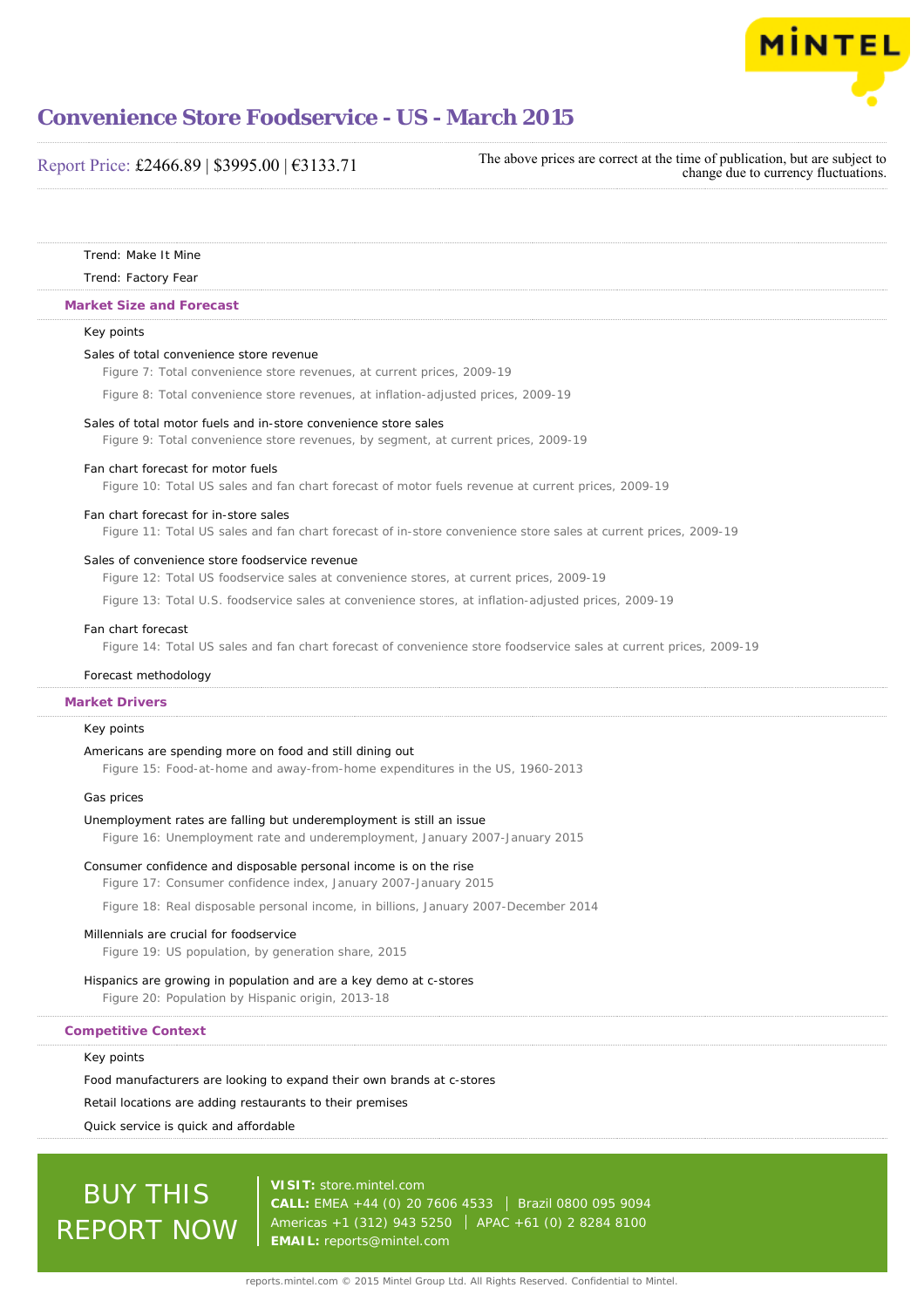

Report Price: £2466.89 | \$3995.00 | €3133.71 The above prices are correct at the time of publication, but are subject to change due to currency fluctuations.

| Overview<br>Figure 21: 2015 top convenience stores, US and Canada                                                                                            |
|--------------------------------------------------------------------------------------------------------------------------------------------------------------|
| Figure 22: Convenience stores where consumers have shopped at in the last four weeks, July 2010-2014                                                         |
|                                                                                                                                                              |
| Wawa                                                                                                                                                         |
| 7-Eleven                                                                                                                                                     |
| Sheetz                                                                                                                                                       |
| <b>Marketing Strategies</b>                                                                                                                                  |
| Overview                                                                                                                                                     |
| C-stores are willing to push the envelope on their own brands, expand their reach, and bring in new innovation                                               |
| Rebranding is in the works at Pilot Flying J                                                                                                                 |
| CST Brands and CrossAmerica Partners LP acquire Nice N Easy Grocery Shoppes                                                                                  |
| Micro markets are the future of convenience store concepts                                                                                                   |
| The Cube brings convenience to customers without stepping out of the car                                                                                     |
| Better for you c-store food                                                                                                                                  |
| 7-Eleven strives to bring healthy choices to their customers                                                                                                 |
| Corner stores in Denver are working to bring fresh items to "food desert" areas<br>C-store beverages are expanding                                           |
| RaceTrac thanks their customers with Free Coffee Week                                                                                                        |
| Cumberland Farms debuts new summer ad for iced coffee                                                                                                        |
| Coca-Cola Freestyles to be offered at all Wawa locations                                                                                                     |
| Improvements have been made to c-store foods                                                                                                                 |
| Loyalty programs are taking shape in c-stores                                                                                                                |
| Wawa launches mobile app and loyalty program                                                                                                                 |
| Thornton's Rewards Program deemed success after only four months                                                                                             |
| Consumer Data - Overview                                                                                                                                     |
| Convenience is the top driver for consumers who visit c-stores                                                                                               |
| Figure 23: Convenience store visitation, December 2014                                                                                                       |
| Figure 24: Primary reason for convenience store visit, December 2014                                                                                         |
| Some consumers are still naysayers when it comes to MTO foods at c-stores<br>Figure 25: Primary reason for convenience store visit, December 2014            |
| Figure 26: Consumer definition of fresh foods/beverages at convenience stores, December 2014                                                                 |
| Potential for MTO items at c-stores lie in beverages and wider variety of foods<br>Figure 27: Made-to-order and fresh food/beverage purchases, December 2014 |
| Consumer Data - By C-Store Type                                                                                                                              |
| Key points                                                                                                                                                   |
| Variety and natural attributes are associated with independent and transportation c-stores                                                                   |

Figure 28: Made-to-order attributes by convenience store type, December 2014

BUY THIS REPORT NOW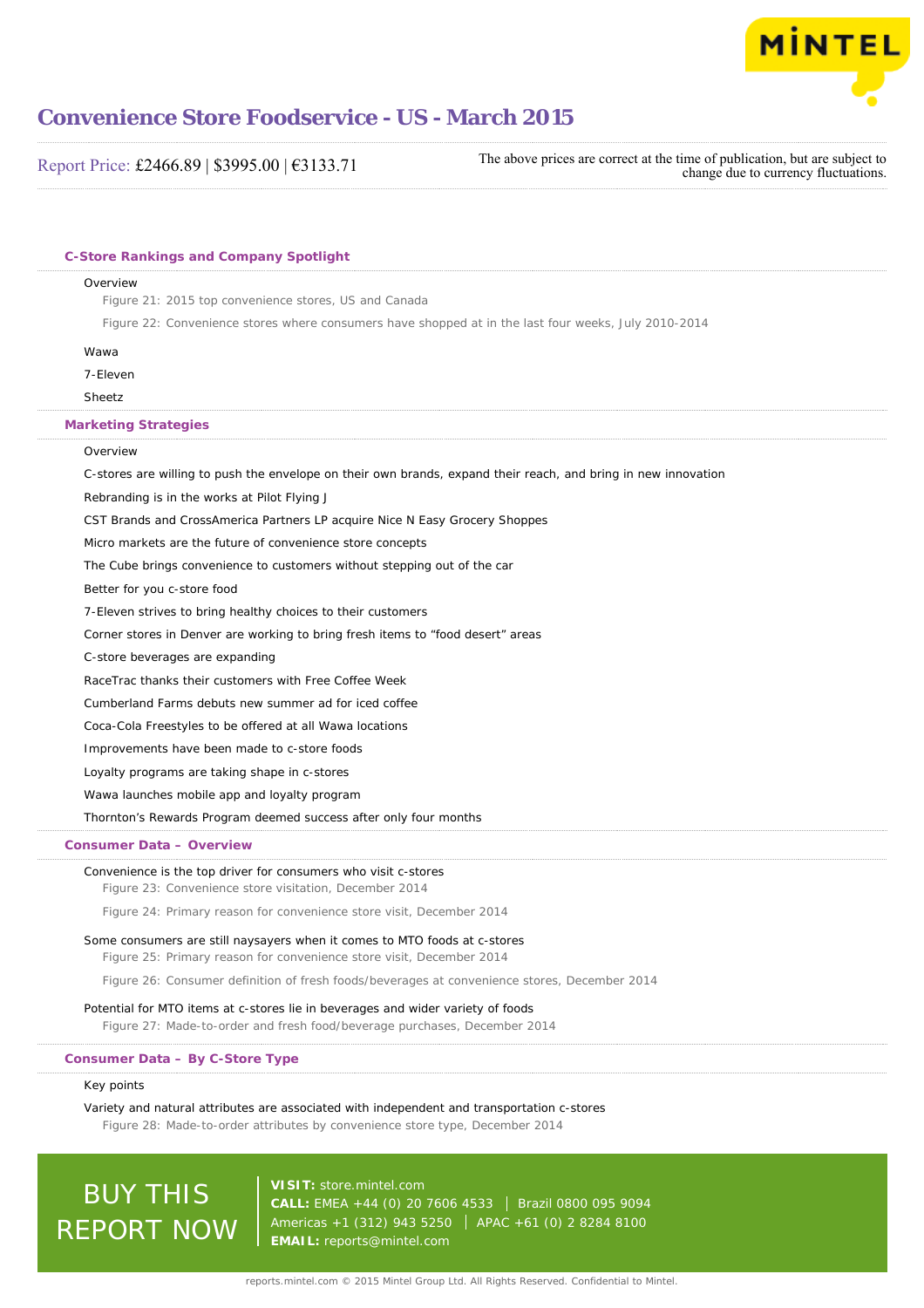

Report Price: £2466.89 | \$3995.00 | €3133.71

The above prices are correct at the time of publication, but are subject to change due to currency fluctuations.

Figure 29: Consumer definition of fresh foods/beverages at convenience stores, December 2014

#### **Consumer Data – By Gender**

#### Key points

#### Women want more healthful options at c-stores

Figure 30: Convenience store visitation, by gender, December 2014

Figure 31: Attitudes regarding convenience stores and made-to-order, fresh foods/beverages – Any agree, by gender, December 2014

#### Restaurant-style foods can keep men interested in c-stores

Figure 32: Primary reason for convenience store visit, by gender, December 2014

#### **Consumer Data – By Age**

#### Key points

#### Younger consumers are c-store users

Figure 33: Convenience store visitation, by age, December 2014

#### Foodservice-based foods are popular with c-stores' core age groups

Figure 34: Made-to-order and fresh food/beverage purchases, by age, December 2014

#### **Consumer Data – By Hispanic/Non-Hispanic**

#### Key points

#### Hispanics are another core user of c-stores

Figure 35: Convenience store visitation, by Hispanic origin, December 2014

#### Hispanics think highly of the MTO items at c-stores but still seek improvements

Figure 36: Drivers for made-to-order food/beverage convenience store visits, by race/Hispanic origin, December 2014

Figure 37: Attitudes regarding convenience stores and made-to-order, fresh foods/beverages – Any agree, by race/Hispanic origin,

### December 2014 **Consumer Data – By Region**

#### Key points

#### Northeast and West panelists tend to visit c-stores more than South and Midwest

Figure 38: Convenience store visitation, by region, December 2014

#### **Appendix – Other Useful Tables**

Figure 39: Drivers for made-to-order food/beverage convenience store visits, December 2014

Figure 40: Attitudes regarding convenience stores and made-to-order, fresh foods/beverages, December 2014

#### **Appendix – Consumer Data – By C-Store Type**

Figure 41: Primary reason for convenience store visit, by convenience store visitation, December 2014

Figure 42: Drivers for made-to-order food/beverage convenience store visits, by convenience store visitation, December 2014

Figure 43: Made-to-order and fresh food/beverage purchases, by convenience store visitation, December 2014

#### **Appendix – Consumer Data – By Gender**

Figure 44: Primary reason for convenience store visit, by gender, December 2014

Figure 45: Drivers for made-to-order food/beverage convenience store visits, by gender, December 2014

Figure 46: Made-to-order and fresh food/beverage purchases, by gender, December 2014

#### **Appendix – Consumer Data – By Age**

### **VISIT:** [store.mintel.com](http://reports.mintel.com//display/store/716323/)

BUY THIS REPORT NOW